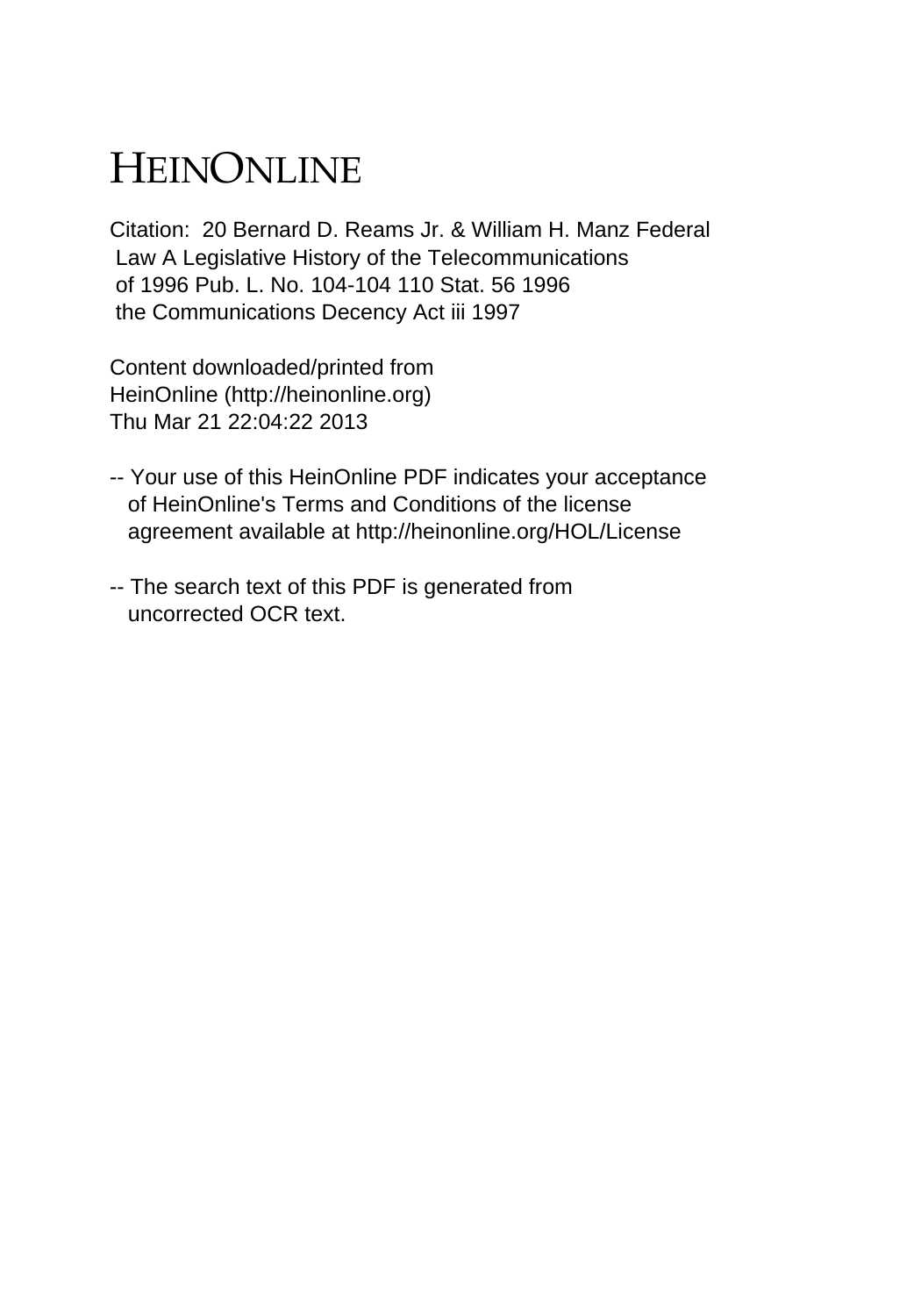## **SUMMARY TABLE OF CONTENTS**

| Master Table of Documents Vol. 1                                                                                                                                                                                                                                                                                                                                                                                                                                |
|-----------------------------------------------------------------------------------------------------------------------------------------------------------------------------------------------------------------------------------------------------------------------------------------------------------------------------------------------------------------------------------------------------------------------------------------------------------------|
|                                                                                                                                                                                                                                                                                                                                                                                                                                                                 |
| Section I: Law as Enacted Vol. 1 (Doc. No. 1)                                                                                                                                                                                                                                                                                                                                                                                                                   |
| Section II: Reports on the Law $\ldots$ . Vol. 1 (Doc. Nos. 2 - 6)                                                                                                                                                                                                                                                                                                                                                                                              |
| Section III: Hearings on the Law $\ldots$ Vol. 2 (Doc. Nos. 7 - 9)                                                                                                                                                                                                                                                                                                                                                                                              |
| Section IV: Congressional Record Vol. 3 (Doc. Nos. 10 - 87)                                                                                                                                                                                                                                                                                                                                                                                                     |
| Section V: Presidential and Vice<br>Presidential Statements Vol. 3 (Doc. Nos. 88 - 95)                                                                                                                                                                                                                                                                                                                                                                          |
| Section VI: Past Bill Versions Vol. 4 (Doc. Nos. 96 - 101)                                                                                                                                                                                                                                                                                                                                                                                                      |
| Section VII: Related Bills Vol. 5 (Doc. Nos. 102 - 115)<br>Vol. 6 (Doc. Nos. 116 - 120)                                                                                                                                                                                                                                                                                                                                                                         |
| Section VIII: Congressional Record -<br>Related Bills Vol. 6 (Doc. Nos. 121 - 162)                                                                                                                                                                                                                                                                                                                                                                              |
| Section IX: Past Reports Vol. 7 (Doc. Nos. 163 - 170)                                                                                                                                                                                                                                                                                                                                                                                                           |
| Section X: Past Hearings Vol. 8 (Doc. Nos. 171 - 172)<br>Vol. 9 (Doc. No. 173)<br>Vol. 10 (Doc. No. 174)<br>Vol. 11 (Doc. No. 175)<br>Vol. 12 (Doc. Nos. 176 - 177)<br>Vol. 13 (Doc. Nos. 178 - 179)<br>Vol. 14 (Doc. No. 180)<br>Vol. 15 (Doc. Nos. 181 - 184)<br>Vol. 16 (Doc. No. 185)<br>Vol. 17 (Doc. No. 186)<br>Vol. 18 (Doc. Nos. 187 - 188(A&B))<br>Vol. 19 (Doc. Nos. 188(C) - 189)<br>Vol. 20 (Doc. Nos. 190 - 191)<br>Vol. 21 (Doc. Nos. 192 - 201) |
| <b>Section XI: Final Report</b><br>$\ldots$ Vol. 21 (Doc. No. 202)                                                                                                                                                                                                                                                                                                                                                                                              |

 $\cdot$